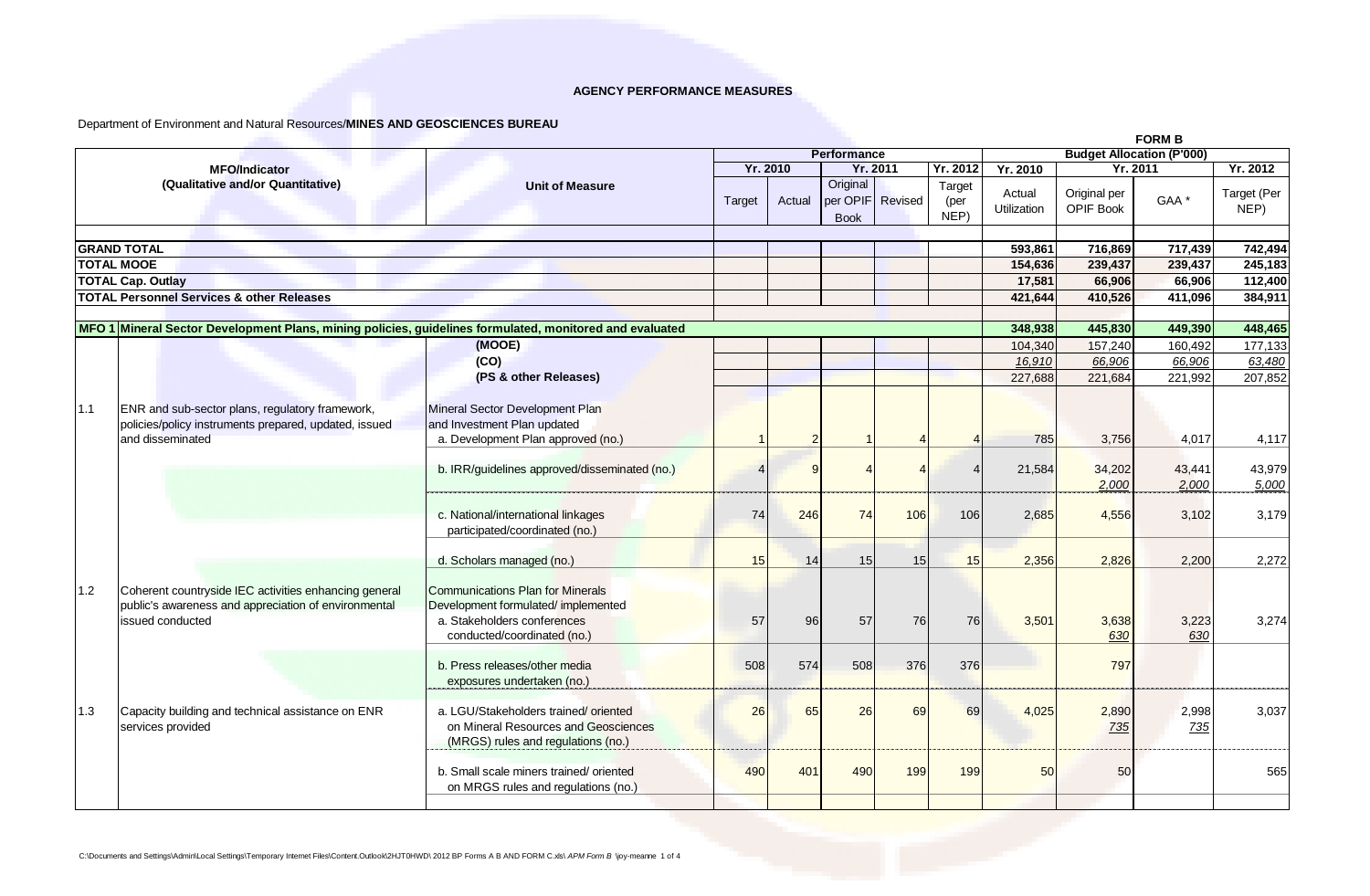# Department of Environment and Natural Resources/**MINES AND GEOSCIENCES BUREAU**

|     |                                                                                                                                                                                                                                                     |                                                                                                        |         |                                    |                         |                  |                        |                       |                                  | <b>FORM B</b>    |                           |  |
|-----|-----------------------------------------------------------------------------------------------------------------------------------------------------------------------------------------------------------------------------------------------------|--------------------------------------------------------------------------------------------------------|---------|------------------------------------|-------------------------|------------------|------------------------|-----------------------|----------------------------------|------------------|---------------------------|--|
|     |                                                                                                                                                                                                                                                     |                                                                                                        |         | Performance                        |                         |                  |                        |                       | <b>Budget Allocation (P'000)</b> |                  |                           |  |
|     | <b>MFO/Indicator</b>                                                                                                                                                                                                                                |                                                                                                        |         | <b>Yr. 2010</b><br><b>Yr. 2011</b> |                         |                  | Yr. 2012               | Yr. 2010              | Yr. 2011                         |                  | Yr. 2012                  |  |
|     | (Qualitative and/or Quantitative)                                                                                                                                                                                                                   | <b>Unit of Measure</b>                                                                                 | Target  | Actual                             | Original<br><b>Book</b> | per OPIF Revised | Target<br>(per<br>NEP) | Actual<br>Utilization | Original per<br>OPIF Book        | GAA <sup>*</sup> | Target (Per<br>NEP)       |  |
| 1.4 | Database, maps, charts, geographic information<br>statistics, technologies and other information for<br>policy, planning, legislation and extension services<br>generated, updated and reproduced/made accessible to<br>stakeholders and the public | a. Mining industries statistical reports<br>prepared/produced (no.)                                    |         |                                    |                         |                  |                        | 4,642                 | 5,510                            | 4,482            | 4,564                     |  |
|     |                                                                                                                                                                                                                                                     | b. Mineral information system/<br>database developed/managed (no.)                                     | ŗ       | 5                                  |                         |                  |                        | 1,795                 | 2,271                            | 3,647            | 3,747<br>1,000            |  |
|     |                                                                                                                                                                                                                                                     | c. Mineral resource and geosciences<br>researches conducted (no.)                                      | 2       |                                    |                         |                  |                        | 6,834                 | 3,568                            | 4,231            | 4,322                     |  |
|     |                                                                                                                                                                                                                                                     | d. Geologic mapping<br>- Area surveyed (ha.)<br>- Quadrangle maps (no.)<br>- Analysis made (no.)       | 212,000 | 552,660                            | 275,700 212,000         | 30,000           | 17<br>482,516 483,000  | 14,113<br>610         | 17,668                           | 20,290           | 2,760<br>20,926<br>18,800 |  |
|     |                                                                                                                                                                                                                                                     | e. Groundwater Resource Assessment<br>- municipalities (no.)<br>- province wide (no.)                  | 20      | 45                                 | 20                      | 15               | 18                     | 3,746                 | 20,391                           | 9,265            | 10,815                    |  |
|     |                                                                                                                                                                                                                                                     | f. Geohazard mapping<br>- municipalities (1:10,000) (no.)<br>- municipalities $(1:50,000)$ (no.)       | 276     | 279                                | 100                     | 144              | 140                    | 29,284                | 42,285                           | 41,370           | 48,300                    |  |
|     |                                                                                                                                                                                                                                                     | - Relocation sites assessed (no.)                                                                      |         | 199                                |                         | 125              | 125                    | 16,300                | 28,101                           | 28,101           | 38,680                    |  |
|     |                                                                                                                                                                                                                                                     | g. Coastal Geohazard and Impact of<br><b>Climate Change</b><br>- area assessed (no. of Municipalities) | 30      | 92                                 | 30                      | 97               | 121                    | 8,940                 | 12,832<br>35,440                 | 18,226<br>35,440 | 21,276                    |  |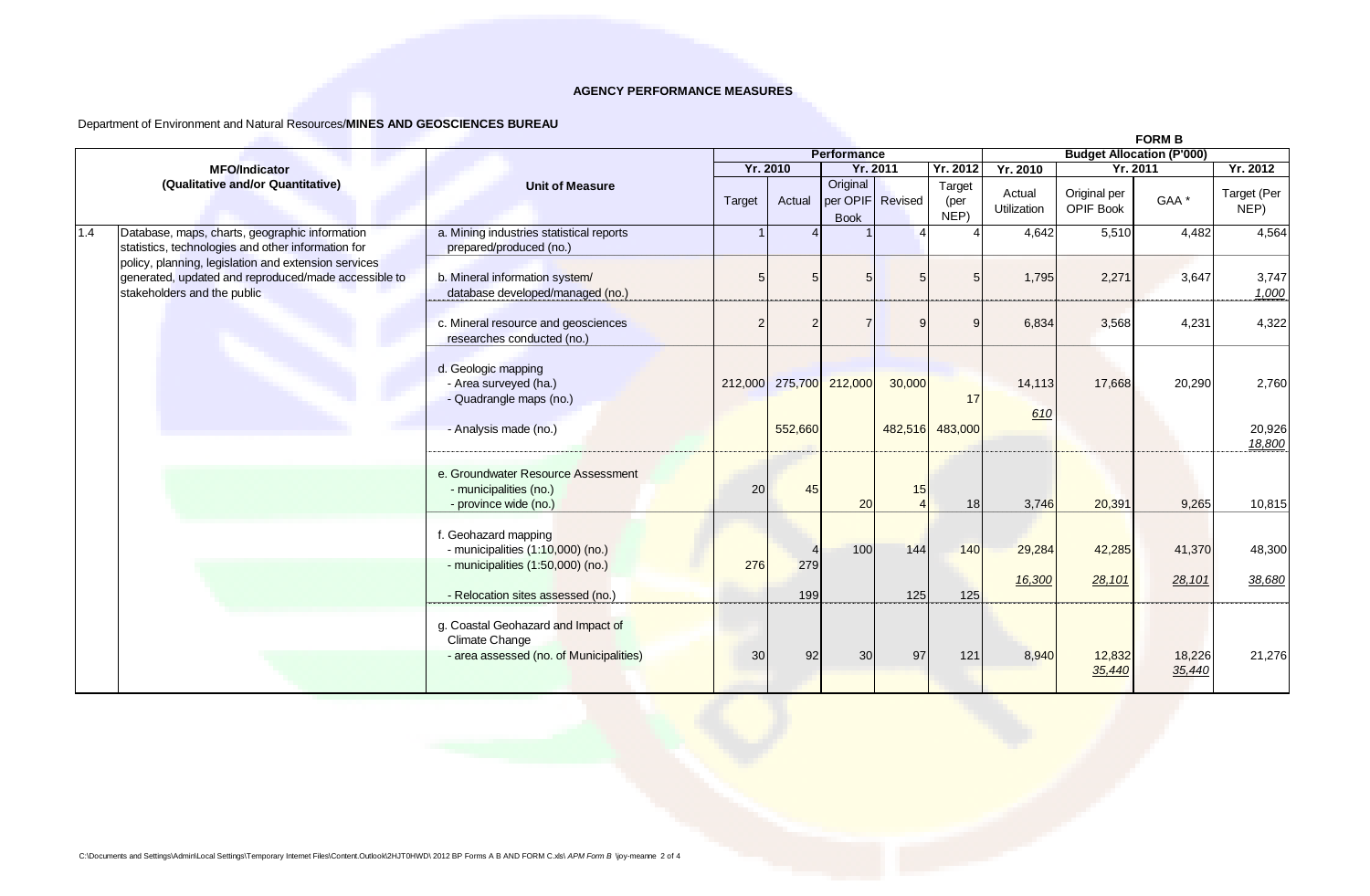# Department of Environment and Natural Resources/**MINES AND GEOSCIENCES BUREAU**

|     |                                                                                                                                           |                                                                                                        |                 |        |                         |                  |                        | <b>FORM B</b>                    |                           |                  |                     |  |
|-----|-------------------------------------------------------------------------------------------------------------------------------------------|--------------------------------------------------------------------------------------------------------|-----------------|--------|-------------------------|------------------|------------------------|----------------------------------|---------------------------|------------------|---------------------|--|
|     |                                                                                                                                           |                                                                                                        |                 |        | Performance             |                  |                        | <b>Budget Allocation (P'000)</b> |                           |                  |                     |  |
|     | <b>MFO/Indicator</b>                                                                                                                      | <b>Unit of Measure</b>                                                                                 | <b>Yr. 2010</b> |        | <b>Yr. 2011</b>         |                  | Yr. 2012               | Yr. 2010                         | Yr. 2011                  |                  | Yr. 2012            |  |
|     | (Qualitative and/or Quantitative)                                                                                                         |                                                                                                        | Target          | Actual | Original<br><b>Book</b> | per OPIF Revised | Target<br>(per<br>NEP) | Actual<br>Utilization            | Original per<br>OPIF Book | GAA <sup>*</sup> | Target (Per<br>NEP) |  |
|     | MFO 2 Ecosystems and natural resources developed, managed, protected, conserved, enhanced and degraded ones/abandoned mines rehabilitated |                                                                                                        |                 |        |                         |                  |                        | 127,605                          | 149,254                   | 152,833          | 171,198             |  |
|     |                                                                                                                                           | (MOOE)                                                                                                 |                 |        |                         |                  |                        | 21,523                           | 46,622                    | 50,059           | 38,770              |  |
|     |                                                                                                                                           | (CO)                                                                                                   |                 |        |                         |                  |                        | 671                              |                           |                  | 36,200              |  |
|     |                                                                                                                                           | (PS & other Releases)                                                                                  |                 |        |                         |                  |                        | 105,411                          | 102,632                   | 102,774          | 96,228              |  |
| 2.1 | Degraded ecosystems rehabilitated/restored                                                                                                | Mine Rehabilitation Program                                                                            |                 |        |                         |                  |                        |                                  |                           |                  |                     |  |
|     |                                                                                                                                           | * Risk assessment of inactive mining                                                                   |                 |        |                         |                  |                        |                                  |                           |                  |                     |  |
|     |                                                                                                                                           | areas/sites conducted (no.)                                                                            | 13              | 10     | 13                      | 5                |                        | 1,186                            | 1,192                     | 500              | 524                 |  |
|     |                                                                                                                                           |                                                                                                        |                 |        |                         |                  |                        |                                  |                           |                  |                     |  |
|     |                                                                                                                                           | * Implement Rehabilitation plan for<br><b>BAGACAY Mines</b>                                            |                 |        |                         |                  |                        | $\Omega$                         | 10,300                    | 7,361            | 4,964<br>15,000     |  |
|     |                                                                                                                                           | Phase II- Remediation/Engineering<br>Measures (Continuing)                                             |                 |        |                         |                  |                        |                                  |                           |                  |                     |  |
|     |                                                                                                                                           | * Reconnaissance Survey of Abandoned/<br><b>Inactive/ Closed Mine Sites</b>                            |                 |        |                         |                  |                        |                                  |                           | 31               |                     |  |
|     |                                                                                                                                           | * Task Force Marcopper                                                                                 |                 |        |                         |                  |                        |                                  |                           | 128              | 4,000               |  |
|     |                                                                                                                                           | * Project Monitoring                                                                                   |                 |        |                         |                  |                        |                                  |                           | 2,754            | 1,286               |  |
| 2.2 | Areas and resources placed under Sustainable                                                                                              | a. Mining rights/contracts/permits/                                                                    | 1,750           | 3,357  | 1,739                   | 2,079            | 2,079                  | 6,910                            | 9,137                     | 10,794           | 10,934              |  |
|     | Resource Management (SRM) to elligible stakeholders                                                                                       | accreditations approved/issued (no.)                                                                   |                 |        |                         |                  |                        | 671                              |                           |                  | 1,000               |  |
|     |                                                                                                                                           | b. PMRB operationalized (no.)                                                                          |                 |        |                         | 31               | 31                     | 961                              | 993                       | 2,791            | 2,262               |  |
|     |                                                                                                                                           | c. National Mineral Reservation                                                                        |                 |        |                         |                  |                        | 12,466                           | 25,000                    |                  |                     |  |
|     |                                                                                                                                           | * Segregation and Declaration New Min.<br>Res. Areas covered (ha.)                                     |                 |        |                         | 317,895          | 337,895                |                                  |                           | 7,903            | 4,551               |  |
|     |                                                                                                                                           | * Studies on the Establishment of an<br><b>Integrated Iron and Steel Facilities</b><br>conducted (no.) |                 |        |                         |                  |                        |                                  |                           | 2,475            | 1,425               |  |
|     |                                                                                                                                           | * Mineral Reservation areas Assessed (no.)                                                             |                 |        |                         |                  |                        |                                  |                           | 2,307            | 1,329<br>20,200     |  |